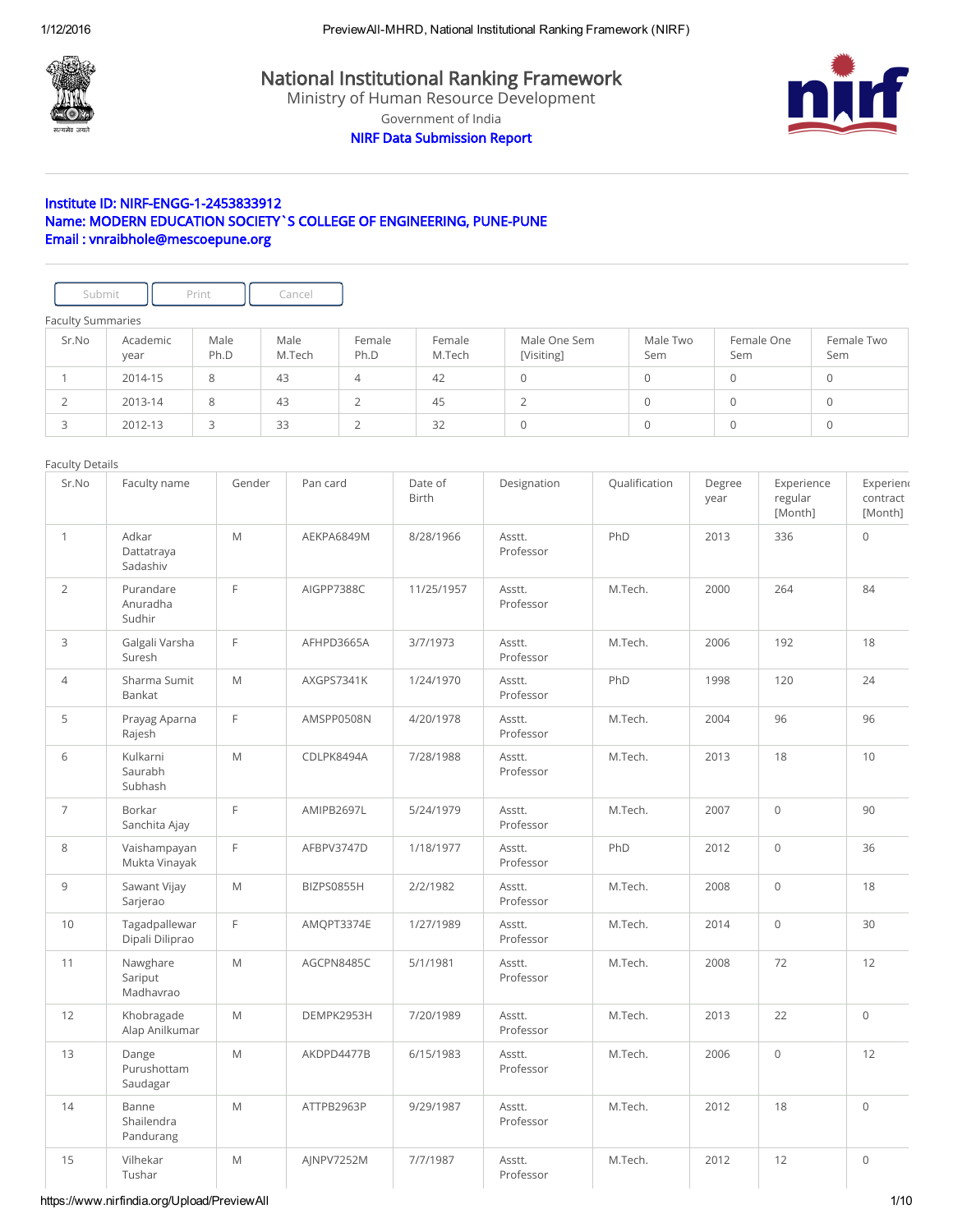| 42 | Bhongade<br>Pooja Bharat               | F            | ANAPC5627N | 4/17/1977  | Asstt.<br>Professor    | M.Tech. | 2002 | 120                 | $\mathsf{O}\xspace$ |
|----|----------------------------------------|--------------|------------|------------|------------------------|---------|------|---------------------|---------------------|
| 41 | Badala<br>Sangeeta<br>Sanjay           | E            | AEUPK0736M | 8/9/1976   | Asstt.<br>Professor    | M.Tech. | 2009 | 158                 | $\mathbf 0$         |
| 40 | Khan Ahmad<br>Raza                     | M            | BCDPK4386B | 11/20/1982 | Asstt.<br>Professor    | PhD     | 2013 | 120                 | $\circ$             |
| 39 | Pawar<br>Bhushan<br>Yuvraj             | M            | BJCPP2433A | 9/29/1987  | Asstt.<br>Professor    | M.Tech. | 2015 | $\circ$             | 76                  |
| 38 | Hirve Sumit<br>Arun                    | M            | ACIPH4860R | 6/5/1985   | Asstt.<br>Professor    | M.Tech. | 2011 | 60                  | 36                  |
| 37 | Balwan Suraj<br>Ravaso                 | M            | BSZPB4725M | 1/28/1989  | Asstt.<br>Professor    | M.Tech. | 2014 | 0                   | 17                  |
| 36 | Ahir Deepali<br>Damodar                | $\mathsf F$  | BLBPA8362E | 6/8/1983   | Asstt.<br>Professor    | M.Tech. | 2014 | 12                  | 46                  |
| 35 | Zaman Nilufar<br>Arafat                | E            | AARPZ5894L | 10/21/1988 | Asstt.<br>Professor    | M.Tech. | 2015 | $\mathsf{O}\xspace$ | 57                  |
| 34 | Pathan Salma<br>Hasan                  | F            | BDNPP9481M | 9/8/1987   | Asstt.<br>Professor    | M.Tech. | 2015 | 0                   | 47                  |
| 33 | Chourasiya<br>Neelesh Laxmi<br>Narayan | M            | AQLPC2250K | 6/15/1986  | Asstt.<br>Professor    | M.Tech. | 2011 | $\mathsf{O}\xspace$ | 42                  |
| 32 | Gawande<br>Purnima<br>Kuldeep          | F            | BIMPG3881Q | 7/20/1988  | Asstt.<br>Professor    | M.Tech. | 2012 | 19                  | 20                  |
| 31 | Shinde Sagar<br>Balasaheb              | M            | CVDPS4957C | 4/23/1987  | Asstt.<br>Professor    | M.Tech. | 2012 | 38                  | 24                  |
| 30 | Pole Govind<br>Shamrao                 | M            | ASNPP3468J | 3/26/1982  | Asstt.<br>Professor    | M.Tech. | 2012 | 112                 | $\mathsf{O}\xspace$ |
| 29 | Raskar Shobha<br>Sanjay                | E            | AMFPR2438C | 11/9/1977  | Asstt.<br>Professor    | M.Tech. | 2012 | 20                  | 120                 |
| 28 | Shinde Sphurti<br>Sachin               | E            | DABPS5726P | 7/1/1987   | Asstt.<br>Professor    | M.Tech. | 2013 | 24                  | 41                  |
| 27 | Devikar Mohini<br>Govindrao            | F            | BETPD1455C | 10/29/1986 | Asstt.Professor        | M.Tech. | 2011 | 48                  | $\mathsf{O}\xspace$ |
| 26 | Deore Shalaka<br>Prasad                | F            | BCUPS3947K | 1/25/1983  | Asstt.Professor        | M.Tech. | 2011 | 52                  | 62                  |
| 25 | Bodkhe Balaji<br>Kisanrao              | M            | AOVPB1901N | 1/16/1985  | Asst. Professor        | M.Tech. | 2011 | 83                  | $\mathsf{O}\xspace$ |
| 24 | Rahul<br>Khedkar Shilpa<br>Prafull     | E            | ARIPM4044K | 5/10/1983  | Asstt.Professor        | M.Tech. | 2012 | 84                  | 30                  |
| 23 | Khonde<br>Shraddha                     | E            | ATPPK0076J | 10/21/1982 | Asstt.Professor        | M.Tech. | 2011 | 96                  | 42                  |
| 22 | Bharambe<br>Achal Nilesh               | $\mathsf F$  | AKNPT8308B | 9/18/1987  | Asst.Professor         | M.Tech. | 2013 | 0                   | 48                  |
| 21 | Kale Archana<br>Pritam                 | E            | APVPM5520R | 5/31/1980  | Asst.Professor         | M.Tech. | 2010 | 48                  | 76                  |
| 20 | Wahul Reveti<br>Machhindra             | F            | AAYPW3351N | 10/26/1978 | Asstt.<br>Professor    | M.Tech. | 2010 | 125                 | 28                  |
| 19 | Pansare<br>Jayshree Rahul              | F            | AILPK4302M | 2/23/1979  | Asstt.<br>Professor    | M.Tech. | 2011 | 143                 | 37                  |
| 18 | Wagh Sharmila<br>Kishor                | E            | AFHPD7245Q | 9/8/1976   | Asstt.<br>Professor    | M.Tech. | 2007 | 142                 | 59                  |
| 17 | Khan Rubeena<br>Aftab-Ul-<br>Zaman     | E            | AIVPK4425C | 8/12/1969  | Associate<br>Professor | M.Tech. | 2005 | 125                 | 46                  |
| 16 | Shaikh Nuzhat<br>Faiz                  | $\mathsf{F}$ | ASMPS3067K | 6/15/1976  | Associate<br>Professor | PhD     | 2015 | 198                 | 24                  |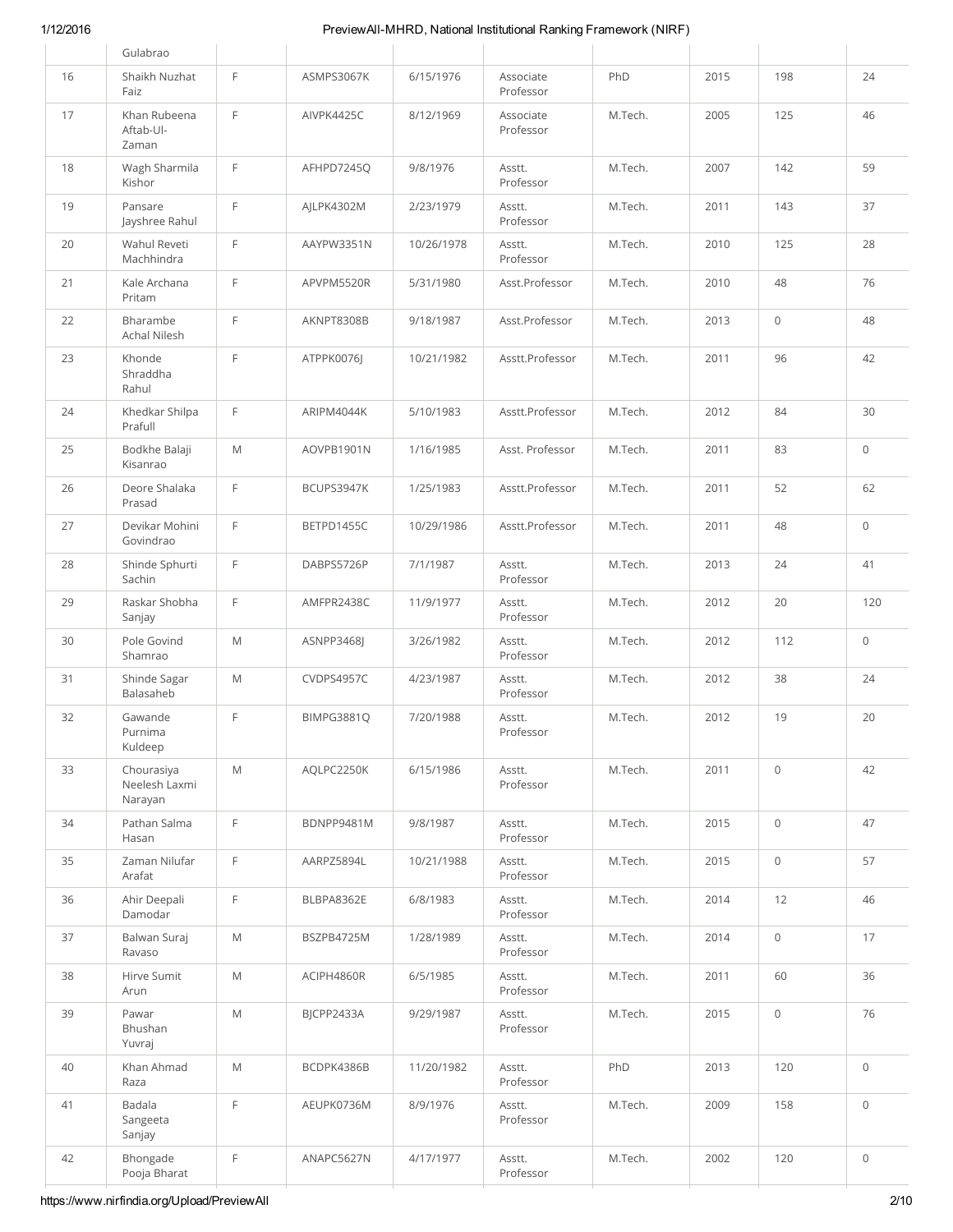| 43 | Mane Savita<br>Sudhakar            | E                                                                                                          | AGGPH7537P | 1/17/1989  | Asstt.<br>Professor    | M.Tech. | 2015 | 0                   | 54                  |
|----|------------------------------------|------------------------------------------------------------------------------------------------------------|------------|------------|------------------------|---------|------|---------------------|---------------------|
| 44 | Meneria<br>Paranjay Ravi           | M                                                                                                          | BFFPM7324N | 7/22/1989  | Asstt.<br>Professor    | M.Tech. | 2012 | $\mathsf{O}\xspace$ | 17                  |
| 45 | Chaudhari<br>Vishal Ravindra       | M                                                                                                          | AKOPC5127A | 3/26/1983  | Asstt.<br>Professor    | M.Tech. | 2013 | $\circ$             | 81                  |
| 46 | Shitole<br>Archana<br>Manikprasad  | E                                                                                                          | ACGPW3166K | 12/8/1987  | Asstt.<br>Professor    | M.Tech. | 2013 | 42                  | $\mathbf 0$         |
| 47 | Kori<br>Sharaddha<br>Mahesh        | E                                                                                                          | AGLPY5563F | 12/6/1981  | Asstt.<br>Professor    | M.Tech. | 2011 | $\mathsf{O}\xspace$ | 38                  |
| 48 | Mane Trupti<br>Bharatkumar         | $\mathsf F$                                                                                                | CAHPM3155P | 9/17/1988  | Asstt.<br>Professor    | M.Tech. | 2013 | $\mathsf{O}\xspace$ | 26                  |
| 49 | Mane<br>Rajeshree<br>Sandip        | E                                                                                                          | AXYPJ1131A | 9/13/1989  | Asstt.<br>Professor    | M.Tech. | 2014 | $\circ$             | 13                  |
| 50 | Kamble Amol<br>Shivrajrao          | M                                                                                                          | BOLPK5291P | 3/22/1987  | Asstt.<br>Professor    | M.Tech. | 2014 | 38                  | $\mathbf 0$         |
| 51 | Malwade<br>Mahesh Arvind           | M                                                                                                          | CODPM4178L | 11/22/1989 | Asstt.<br>Professor    | M.Tech. | 2014 | $\circ$             | 17                  |
| 52 | Chopade<br>Pravin Balaso           | M                                                                                                          | AFLPC2675R | 6/23/1976  | Associate<br>Professor | M.Tech. | 2006 | 196                 | $\circ$             |
| 53 | Narote<br>Sandipann<br>Pralhad     | M                                                                                                          | ADFPN8687A | 8/20/1975  | Professor              | PhD     | 2010 | 162                 | $\mathbf 0$         |
| 54 | Dale Manisha<br>Prasad             | E                                                                                                          | AFHPD3664B | 5/18/1975  | Associate<br>Professor | PhD     | 2013 | 166                 | 26                  |
| 55 | Mane Pranoti<br>Prashant           | E                                                                                                          | ACCPL8855C | 6/27/1976  | Associate<br>Professor | M.Tech. | 2006 | 204                 | 6                   |
| 56 | Kota<br>Prabhakar<br>Narasappa     | M                                                                                                          | ANFPK6927Q | 1/23/1979  | Asstt.<br>Professor    | M.Tech. | 2008 | 141                 | $\circ$             |
| 57 | Narute Bharati<br>Mohan            | E                                                                                                          | AEJPN0957J | 11/30/1975 | Asst.Professor         | M.Tech. | 2009 | 150                 | 6                   |
| 58 | Dharwadkar<br>Shriniwas<br>Narhari | M                                                                                                          | AIDPD9195I | 7/26/1982  | Asst.Professor         | M.Tech  | 2009 | 132                 | $\mathsf{O}\xspace$ |
| 59 | Tiwari Kanchan<br>Shailesh         | F                                                                                                          | AFCPT0652G | 2/26/1978  | Asstt.Professor        | PhD     | 2015 | 138                 | 48                  |
| 60 | Dhavlikar<br>Aparna Anil           | $\mathsf F$                                                                                                | AHFPD7973F | 1/29/1981  | Asstt.Professor        | M.Tech. | 2008 | 122                 | $\mathsf{O}\xspace$ |
| 61 | Kadam Rekha<br>Shashikant          | $\mathsf F$                                                                                                | AJTPK7986R | 9/28/1974  | Asst. Professor        | M.Tech. | 2011 | 83                  | $\mathsf{O}\xspace$ |
| 62 | Pansare Sunil<br>Sahebrao          | $\mathsf{M}% _{T}=\mathsf{M}_{T}\!\left( a,b\right) ,\ \mathsf{M}_{T}=\mathsf{M}_{T}\!\left( a,b\right) ,$ | AQTPP4434C | 1/27/1979  | Asstt.Professor        | M.Tech. | 2011 | 53                  | $\mathsf{O}\xspace$ |
| 63 | Bomble Gauri<br>Vishal             | F                                                                                                          | ASZPB8085D | 11/22/1983 | Asstt.Professor        | M.Tech. | 2010 | 89                  | $\mathsf{O}\xspace$ |
| 64 | Nabegha<br>Masood                  | F                                                                                                          | AMHPM4343B | 7/23/1973  | Asstt.<br>Professor    | M.Tech. | 2007 | 168                 | 6                   |
| 65 | Ajgar Yogita<br>Milind             | F                                                                                                          | AKCPA0073H | 6/11/1980  | Asstt.<br>Professor    | M.Tech. | 2011 | 108                 | $\mathsf{O}\xspace$ |
| 66 | Dattasamje<br>Umadevi<br>Digambar  | F                                                                                                          | AQUPB7048K | 4/12/1976  | Asstt.<br>Professor    | M.Tech. | 2009 | 126                 | $\mathsf{O}\xspace$ |
| 67 | Dhanvijay<br>Mrinai<br>Maneetkumar | F                                                                                                          | APJPD0460R | 5/16/1977  | Asstt.<br>Professor    | M.Tech. | 2011 | 100                 | $\mathsf{O}\xspace$ |
| 68 | Bagul Priyanka<br>Mandar           | F                                                                                                          | AHBPA9338F | 12/16/1985 | Asstt.<br>Professor    | M.Tech. | 2012 | 76                  | $\mathsf{O}\xspace$ |
| 69 | Tondewad                           | F                                                                                                          | AVDPT8022H | 6/23/1990  | Asstt.                 | M.Tech. | 2013 | 19                  | $\mathsf{O}\xspace$ |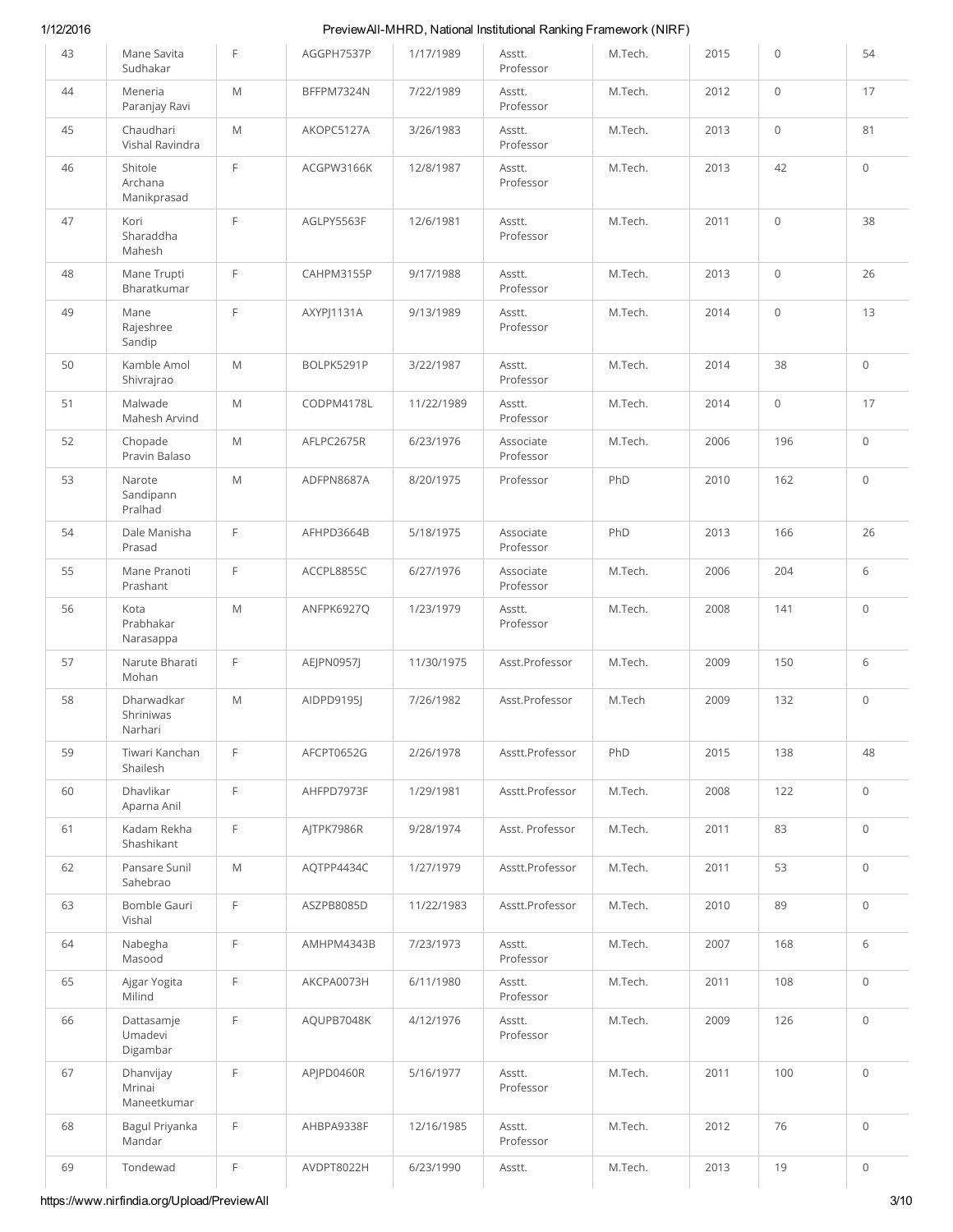|    | Priyanka<br>Sheshrao                |                                                                                                            |                   |            | Professor              |         |      |                     |                     |
|----|-------------------------------------|------------------------------------------------------------------------------------------------------------|-------------------|------------|------------------------|---------|------|---------------------|---------------------|
| 70 | Mohite Prajyot<br>Haribhau          | M                                                                                                          | AWUPM6700D        | 5/4/1987   | Asstt.<br>Professor    | M.Tech. | 2012 | 51                  | $\mathsf{O}\xspace$ |
| 71 | Guttedar<br>Laxman<br>Kashinathrao  | M                                                                                                          | AWVPG0414B        | 7/25/1986  | Asstt.<br>Professor    | M.Tech  | 2010 | 43                  | $\mathbf 0$         |
| 72 | Maknikar<br>Rishikesh<br>Dinkarrao  | $\mathsf{M}% _{T}=\mathsf{M}_{T}\!\left( a,b\right) ,\ \mathsf{M}_{T}=\mathsf{M}_{T}\!\left( a,b\right) ,$ | BIFPM1136B        | 3/17/1989  | Asstt.<br>Professor    | M.Tech. | 2013 | $\mathsf{O}\xspace$ | 30                  |
| 73 | Pardhi Pravin<br>Mohan              | M                                                                                                          | <b>CCIPP5651G</b> | 5/7/1988   | Asstt.<br>Professor    | M.Tech  | 2013 | $\mathsf{O}\xspace$ | 24                  |
| 74 | Verma Anjna                         | $\mathsf F$                                                                                                | AHDPV5805E        | 3/22/1987  | Asstt.<br>Professor    | M.Tech  | 2013 | $\mathsf{O}\xspace$ | 60                  |
| 75 | Awalkar Nutan<br>Vitthal            | E                                                                                                          | AOXPA1178E        | 10/8/1985  | Asstt.<br>Professor    | M.Tech. | 2012 | $\mathbf 0$         | 72                  |
| 76 | Ambure<br>Prashant<br>Mahavir       | M                                                                                                          | ANZPA5590K        | 3/2/1986   | Asstt.<br>Professor    | M.Tech. | 2013 | $\mathsf{O}\xspace$ | 76                  |
| 77 | Kamble<br>Vaishali<br>Hanumant      | E                                                                                                          | AYIPK0481H        | 7/10/1977  | Asstt.<br>Professor    | M.Tech. | 2014 | $\mathsf{O}\xspace$ | 36                  |
| 78 | Jasveersingh<br>Tarasingh<br>Jethra | $\mathsf{M}% _{T}=\mathsf{M}_{T}\!\left( a,b\right) ,\ \mathsf{M}_{T}=\mathsf{M}_{T}\!\left( a,b\right) ,$ | ANZPJ7624F        | 10/25/1989 | Asstt.<br>Professor    | M.Tech. | 2014 | $\mathsf{O}\xspace$ | 16                  |
| 79 | Mali Madhuri<br>Shivraj             | F                                                                                                          | ABAPW5686P        | 5/4/1983   | Asstt.<br>Professor    | M.Tech. | 2014 | $\mathsf{O}\xspace$ | 36                  |
| 80 | Katole Mukesh<br>Digambarrao        | $\mathsf{M}% _{T}=\mathsf{M}_{T}\!\left( a,b\right) ,\ \mathsf{M}_{T}=\mathsf{M}_{T}\!\left( a,b\right) ,$ | ATVPK9427B        | 8/25/1977  | Asstt.<br>Professor    | M.Tech. | 2014 | $\mathsf{O}\xspace$ | 6                   |
| 81 | Deshpande<br>Shripad Vasant         | M                                                                                                          | AEUPS7994B        | 9/28/1961  | Asstt.<br>Professor    | M.Tech. | 2014 | $\mathsf{O}\xspace$ | 24                  |
| 82 | Pawar Rupali<br>Virendrasingh       | F                                                                                                          | AIGPP0641N        | 5/19/1974  | Asstt.<br>Professor    | M.Tech. | 2007 | 168                 | $\overline{7}$      |
| 83 | Joshi<br>Shubhangi<br>Milind        | E                                                                                                          | AKUPK0237B        | 7/8/1976   | Asstt.<br>Professor    | M.Tech. | 2010 | 190                 | $\mathbf 0$         |
| 84 | Bodhe Rohit<br>Shrikant             | $\mathsf{M}% _{T}=\mathsf{M}_{T}\!\left( a,b\right) ,\ \mathsf{M}_{T}=\mathsf{M}_{T}\!\left( a,b\right) ,$ | AUEPB0502G        | 4/10/1986  | Asstt.<br>Professor    | M.Tech. | 2012 | $\mathsf{O}\xspace$ | $12$                |
| 85 | Shidardi<br>Gajanan<br>Sitaram      | $\mathsf{M}% _{T}=\mathsf{M}_{T}\!\left( a,b\right) ,\ \mathsf{M}_{T}=\mathsf{M}_{T}\!\left( a,b\right) ,$ | CQDPS0412D        | 10/3/1988  | Asstt.<br>Professor    | M.Tech. | 2013 | $\mathbf 0$         | 24                  |
| 86 | Gailwad<br>Deepak Shivaji           | $\mathsf{M}% _{T}=\mathsf{M}_{T}\!\left( a,b\right) ,\ \mathsf{M}_{T}=\mathsf{M}_{T}\!\left( a,b\right) ,$ | AUOPG1690A        | 9/7/1986   | Asstt.<br>Professor    | M.Tech. | 2013 | $\mathsf{O}\xspace$ | 45                  |
| 87 | Lahane Snehal<br>Rahul              | F                                                                                                          | BOLPP7817N        | 8/26/1989  | Asstt.<br>Professor    | M.Tech. | 2014 | $\mathsf{O}\xspace$ | 24                  |
| 88 | Sankale<br>Vaishali<br>Chandrakant  | F                                                                                                          | BPJPS1285N        | 3/7/1977   | Asstt.<br>Professor    | M.Tech. | 2011 | $\mathsf{O}\xspace$ | 21                  |
| 89 | V.Padmaja                           | F                                                                                                          | AGUPV3624M        | 8/16/1975  | Asstt.<br>Professor    | M.Tech. | 2010 | $\mathsf{O}\xspace$ | 132                 |
| 90 | Keste<br>Appasaheb<br>Addappa       | $\mathsf{M}% _{T}=\mathsf{M}_{T}\!\left( a,b\right) ,\ \mathsf{M}_{T}=\mathsf{M}_{T}\!\left( a,b\right) ,$ | ABIPK1664R        | 7/20/1960  | Professor              | PhD     | 2011 | 324                 | 12                  |
| 91 | Sarawade Sunil<br>Shamrao           | $\mathsf{M}% _{T}=\mathsf{M}_{T}\!\left( a,b\right) ,\ \mathsf{M}_{T}=\mathsf{M}_{T}\!\left( a,b\right) ,$ | ADQPS7269C        | 9/28/1962  | Professor              | PhD     | 2004 | 306                 | $\mathbf 0$         |
| 92 | Chougule Vikas<br>Narayan           | $\mathsf{M}% _{T}=\mathsf{M}_{T}\!\left( a,b\right) ,\ \mathsf{M}_{T}=\mathsf{M}_{T}\!\left( a,b\right) ,$ | ADTPC9633P        | 2/8/1976   | Associate<br>Professor | M.Tech. | 2003 | 196                 | $\mathsf{O}\xspace$ |
| 93 | Raibhole<br>Vaijanath<br>Narhari    | $\mathsf{M}% _{T}=\mathsf{M}_{T}\!\left( a,b\right) ,\ \mathsf{M}_{T}=\mathsf{M}_{T}\!\left( a,b\right) ,$ | AEAPR3598E        | 5/30/1975  | Associate<br>Professor | PhD     | 2014 | 192                 | $\circ$             |
| 94 | Gawande<br>Shrawan                  | M                                                                                                          | AIEPG2965L        | 7/4/1979   | Associate<br>Professor | PhD     | 2012 | 142                 | $\mathsf{O}\xspace$ |

https://www.nirfindia.org/Upload/PreviewAll 4/10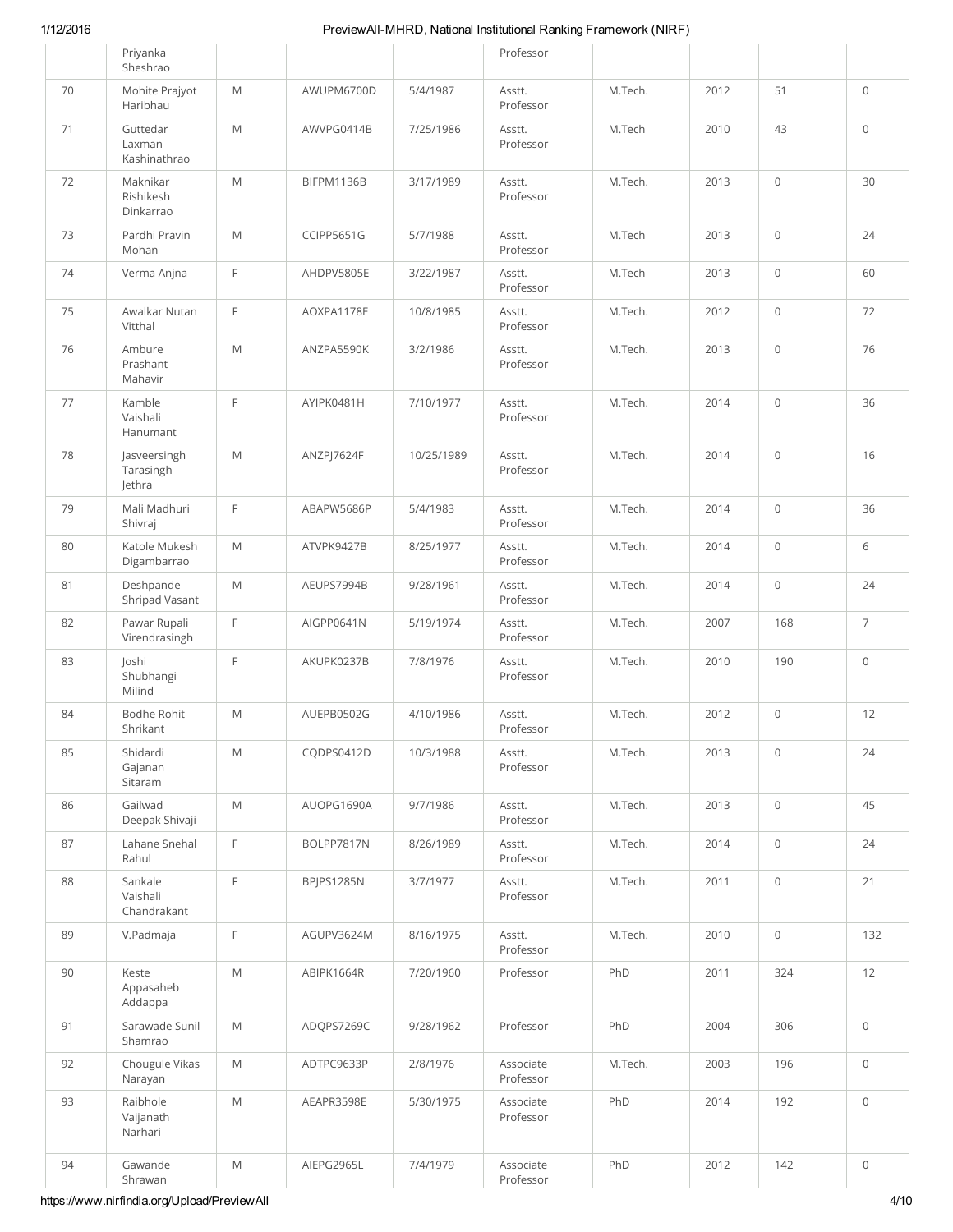|     | Pravin<br>Shantilal               |                                                                                                            |            |            | Professor           |         |      |                     |                     |
|-----|-----------------------------------|------------------------------------------------------------------------------------------------------------|------------|------------|---------------------|---------|------|---------------------|---------------------|
| 118 | Paygonda<br>Pandure               | $\mathsf{M}% _{T}=\mathsf{M}_{T}\!\left( a,b\right) ,\ \mathsf{M}_{T}=\mathsf{M}_{T}\!\left( a,b\right) ,$ | BUGPP9717G | 4/1/1989   | Professor<br>Asstt. | M.Tech. | 2014 | $\overline{4}$      | 16                  |
| 117 | Vitthal<br>Patil Shirish          | $\mathsf{M}% _{T}=\mathsf{M}_{T}\!\left( a,b\right) ,\ \mathsf{M}_{T}=\mathsf{M}_{T}\!\left( a,b\right) ,$ | ATZPP4763B | 12/15/1987 | Professor<br>Asstt. | M.Tech. | 2013 | 11                  | 12                  |
| 116 | Basavaraj<br>Thopate Vishal       | $\mathsf{M}% _{T}=\mathsf{M}_{T}\!\left( a,b\right) ,\ \mathsf{M}_{T}=\mathsf{M}_{T}\!\left( a,b\right) ,$ | ATKPT1006C | 8/27/1986  | Professor<br>Asstt. | M.Tech. | 2014 | $\mathsf{O}\xspace$ | 18                  |
| 115 | Bhaurao<br>Biradar Pandit         | $\mathsf{M}% _{T}=\mathsf{M}_{T}\!\left( a,b\right) ,\ \mathsf{M}_{T}=\mathsf{M}_{T}\!\left( a,b\right) ,$ | APLPP1073J | 7/15/1986  | Asstt.              | M.Tech. | 2012 | 71                  | $\mathsf{O}\xspace$ |
| 114 | Meshram<br>Chetan                 | $\mathsf{M}% _{T}=\mathsf{M}_{T}\!\left( a,b\right) ,\ \mathsf{M}_{T}=\mathsf{M}_{T}\!\left( a,b\right) ,$ | BGHPM1845B | 7/11/1983  | Asstt.<br>Professor | M.Tech. | 2010 | 32                  | $\mathsf{O}\xspace$ |
| 113 | Magdum<br>Poonam Rahul            | F                                                                                                          | BIYPM2285C | 7/25/1982  | Asstt.<br>Professor | M.Tech. | 2014 | 79                  | $\mathsf{O}\xspace$ |
| 112 | Kumbhar<br>Nikhil Nivrutti        | $\mathsf{M}% _{T}=\mathsf{M}_{T}\!\left( a,b\right) ,\ \mathsf{M}_{T}=\mathsf{M}_{T}\!\left( a,b\right) ,$ | CEFPK4200R | 7/31/1988  | Asstt.<br>Professor | M.Tech. | 2012 | 41                  | $\mathsf{O}\xspace$ |
| 111 | Chikhle Seema<br>Janardhan        | F                                                                                                          | ANEPC5681N | 4/6/1988   | Asstt.<br>Professor | M.Tech. | 2013 | 71                  | 12                  |
| 110 | Suryawanshi<br>Vikram<br>Madhukar | M                                                                                                          | BSVPS9470A | 4/30/1982  | Asstt.<br>Professor | M.Tech. | 2013 | 82                  | $\circ$             |
| 109 | Mane Vilas<br>Suresh              | M                                                                                                          | BZOPM8772P | 6/1/1986   | Asstt.<br>Professor | M.Tech. | 2013 | 24                  | 18                  |
| 108 | Varude Vinay<br>Ravindra          | M                                                                                                          | AKQPV5062R | 2/13/1989  | Asstt.<br>Professor | M.Tech. | 2012 | 42                  | $\mathbf 0$         |
| 107 | Kandharkar<br>Sachin Ramrao       | M                                                                                                          | BPHPK8362N | 6/2/1988   | Asstt.<br>Professor | M.Tech. | 2013 | 29                  | $\mathbf 0$         |
| 106 | Pujari<br>Balakrishna<br>Rajendra | M                                                                                                          | BHXPB8412L | 6/1/1986   | Asstt.<br>Professor | M.Tech. | 2012 | 42                  | 6                   |
| 105 | Jadhav Sushant<br>Shivram         | M                                                                                                          | AITPJ7261P | 12/3/1985  | Asstt.<br>Professor | M.Tech. | 2013 | 36                  | 10                  |
| 104 | Nandre<br>Bhushan<br>Datttray     | M                                                                                                          | AFLPN2591P | 9/17/1983  | Asstt.<br>Professor | M.Tech. | 2008 | 124                 | $\mathbf 0$         |
| 103 | Salave Harshal<br>Suresh          | M                                                                                                          | DOOPS8191K | 11/2/1985  | Asstt.<br>Professor | M.Tech. | 2011 | 54                  | $\mathbf 0$         |
| 102 | Yerrawar<br>Rahul Nagnath         | M                                                                                                          | ACDPY1578J | 7/2/1977   | Asstt.<br>Professor | M.Tech. | 2008 | 101                 | 24                  |
| 101 | Mahajan<br>Kuldeep Arvind         | M                                                                                                          | ARQPM1657A | 6/2/1980   | Asstt.<br>Professor | M.Tech. | 2007 | 82                  | $\circ$             |
| 100 | Jadhav Suhas<br>Shivram           | M                                                                                                          | AHLPJ7972N | 5/30/1984  | Asstt.<br>Professor | M.Tech. | 2011 | 108                 | $\mathsf{O}\xspace$ |
| 99  | Wankhede<br>Sunil Dattu           | M                                                                                                          | ABEPW8349M | 8/20/1982  | Asstt.<br>Professor | M.Tech. | 2013 | 84                  | 12                  |
| 98  | Patil Amit<br>Raghunath           | M                                                                                                          | ASLPP2332F | 1/30/1980  | Asstt.<br>Professor | M.Tech. | 2014 | 84                  | 48                  |
| 97  | Gadewar<br>Sachin<br>Panditrao    | M                                                                                                          | ALDPG7349E | 6/15/1976  | Asstt.<br>Professor | M.Tech. | 2011 | 120                 | 18                  |
| 96  | Mitra Anirban<br>Chittranjan      | M                                                                                                          | AHHPM7636C | 1/5/1973   | Asstt.<br>Professor | M.Tech. | 2011 | 120                 | 108                 |
| 95  | Sonawane<br>Vaishali<br>Jitendra  | F                                                                                                          | AYHPS5176L | 1/8/1972   | Asstt.<br>Professor | M.Tech. | 2005 | 140                 | 32                  |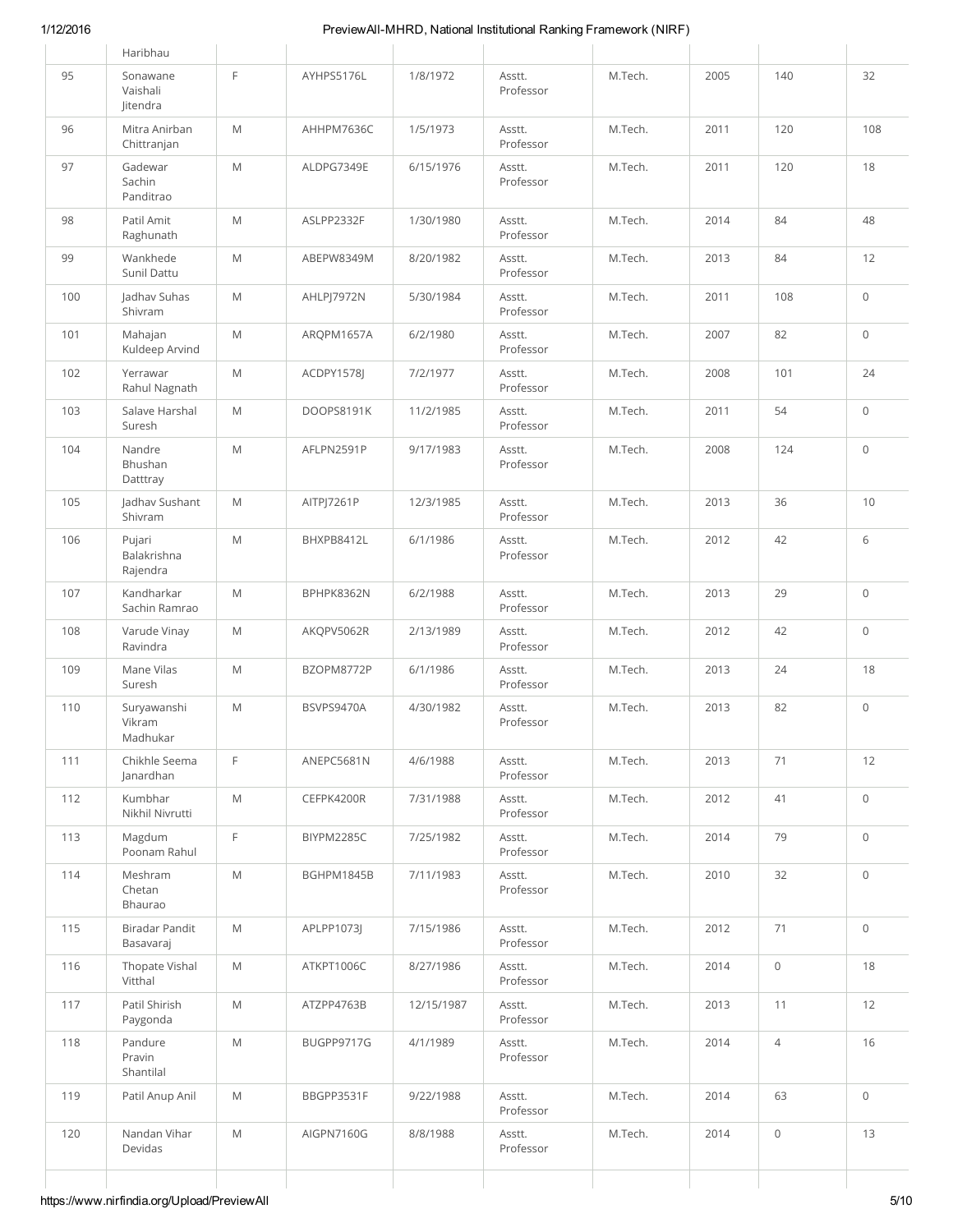| 121 | Kavitake Atul<br>Namdev                | M | AZUPK7645N | 1/26/1990  | Asstt.<br>Professor | M.Tech. | 2014 | 12          | $\Omega$       |
|-----|----------------------------------------|---|------------|------------|---------------------|---------|------|-------------|----------------|
| 122 | Chaugule Ajit<br>Arjunrao              | M | AHNPC8818I | 11/19/1985 | Other               | M.Tech. | 2011 | 29          | 8              |
| 123 | Kadli Nishal<br>Nijalingappa           | M | ALLPN4969R | 12/18/1987 | Asstt.<br>Professor | M.Tech. | 2011 | $\circ$     | 20             |
| 124 | Patki<br>Sharadchandra<br>Bipinchandra | M | BGCPP5225M | 10/15/1987 | Asstt.<br>Professor | M.Tech. | 2011 | $\circ$     | $\overline{7}$ |
| 125 | Alone Nilesh<br>Uttamrao               | M | BEZPA7839H | 3/12/1985  | Asstt.<br>Professor | M.Tech. | 2009 | $\mathbf 0$ | 6              |
| 126 | Shahare<br>Mahindra<br>Dindayal        | M | BOOPS9926E | 9/26/1981  | Asstt.<br>Professor | M.Tech. | 2003 | 41          | $\Omega$       |
| 127 | Keshari Swati<br>Ratnesh               | F | ASTPK4067L | 10/19/1981 | Asstt.<br>Professor | M.Tech. | 2014 | $\mathbf 0$ | 66             |
| 128 | Khan Asma<br>Naveed                    | F | APYPK2609A | 9/16/1976  | Asstt.<br>Professor | M.Tech. | 2009 | 125         | 24             |
| 129 | Hake Abhay<br>Jijaba                   | M | AACPH8114O | 5/10/1962  | Asstt.<br>Professor | M.Tech. | 1994 | 120         | $\Omega$       |
| 130 | Navale Laxman<br>Ganpat                | M | AAKPN5279J | 5/26/1948  | Other               | PhD     | 2004 | 359         | $\mathbf 0$    |

### IPR Summaries

| Sr.No | Financial<br>Year | Patent<br>Filed | Patent<br>Granted | Patent License<br>ID | Patent<br>Collaborative | Design<br>Filed | Design<br>Granted | Earnings |
|-------|-------------------|-----------------|-------------------|----------------------|-------------------------|-----------------|-------------------|----------|
|       | 2014-15           |                 |                   |                      |                         |                 |                   | 0.00     |
|       | 2013-14           | U               |                   |                      |                         |                 |                   | 0.00     |
|       | 2012-13           |                 |                   |                      |                         |                 |                   | 0.00     |

### Sponsored Research

| Sr.No          | Financial<br>year | Project Title                                                                    | <b>Sponsoring Financial</b><br>Agency | Sponsor<br>Amount |
|----------------|-------------------|----------------------------------------------------------------------------------|---------------------------------------|-------------------|
|                | 2014-15           | Effective Intrusion Detection System                                             | <b>BCUD SPPU Pune</b>                 | 0.25              |
| $\overline{2}$ | 2014-15           | Research In Erosion Wear                                                         | <b>BCUD SPPU Pune</b>                 | 0.70              |
| 3              | 2013-14           | Role of active antenna in portable computing devices.                            | <b>BCUD SPPU Pune</b>                 | 1.20              |
| 4              | 2013-14           | Development of biometric system based on conjunctival vasculature                | <b>BCUD SPPU Pune</b>                 | 1.40              |
| 5              | 2012-13           | Iris image acquisition on the move                                               | <b>BCUD SPPU Pune</b>                 | 3.00              |
| 6              | 2012-13           | PAPR Reduction Technique in Orthogonal Frequency Division Multiplexing<br>System | <b>BCUD SPPU Pune</b>                 | 2.10              |
|                | 2012-13           | Design of rough Set Processor for Control and Automotive Applications            | <b>BCUD SPPU Pune</b>                 | 1.50              |
| 8              | 2012-13           | Parametric Analysis of Integrated Gasification Combined Cycle Power Plant        | <b>BCUD SPPU Pune</b>                 | 2.00              |
| 9              | 2012-13           | Numerical Analysis of Oil/Gas fired furnace by using CFD                         | <b>BCUD SPPU Pune</b>                 | 1.50              |

### Consultancy Project details

| Sr.No          | Financial<br>year | Project Title                                                                      | <b>Financial Agency</b>         | Consultancy<br>Amount |
|----------------|-------------------|------------------------------------------------------------------------------------|---------------------------------|-----------------------|
|                | 2014-15           | Detecging the Age of Person Using Web Browsing<br>Patterns                         | Columbia infosys                | 0.00                  |
| $\overline{2}$ | 2014-15           | Social Mobile Audio Book Creation                                                  | Harbringer Syatem Pvt Ltd       | 0.00                  |
| 3              | 2014-15           | A Novel Approach for Text Extraction Using Effective<br>pattern Matching Technique | Tribbinis Software solution Ltd | 0.00                  |
| 4              | 2014-15           | Transplantation of native android Apps onto J2ME<br>Platform for Mobile computing  | Auctus Software                 | 0.00                  |
|                | 2014-15           | Dynamic buffer management for MANET                                                | Persistant Pyt Ltd              | 0.00                  |
| 6              | 2014-15           | E-shopping using virtual trial room                                                | Persistant Pvt Ltd              | 0.00                  |
|                | 2014-15           | Integrated Heterogeneous system                                                    | Accede                          | 0.00                  |
|                |                   |                                                                                    |                                 |                       |

# https://www.nirfindia.org/Upload/PreviewAll 6/10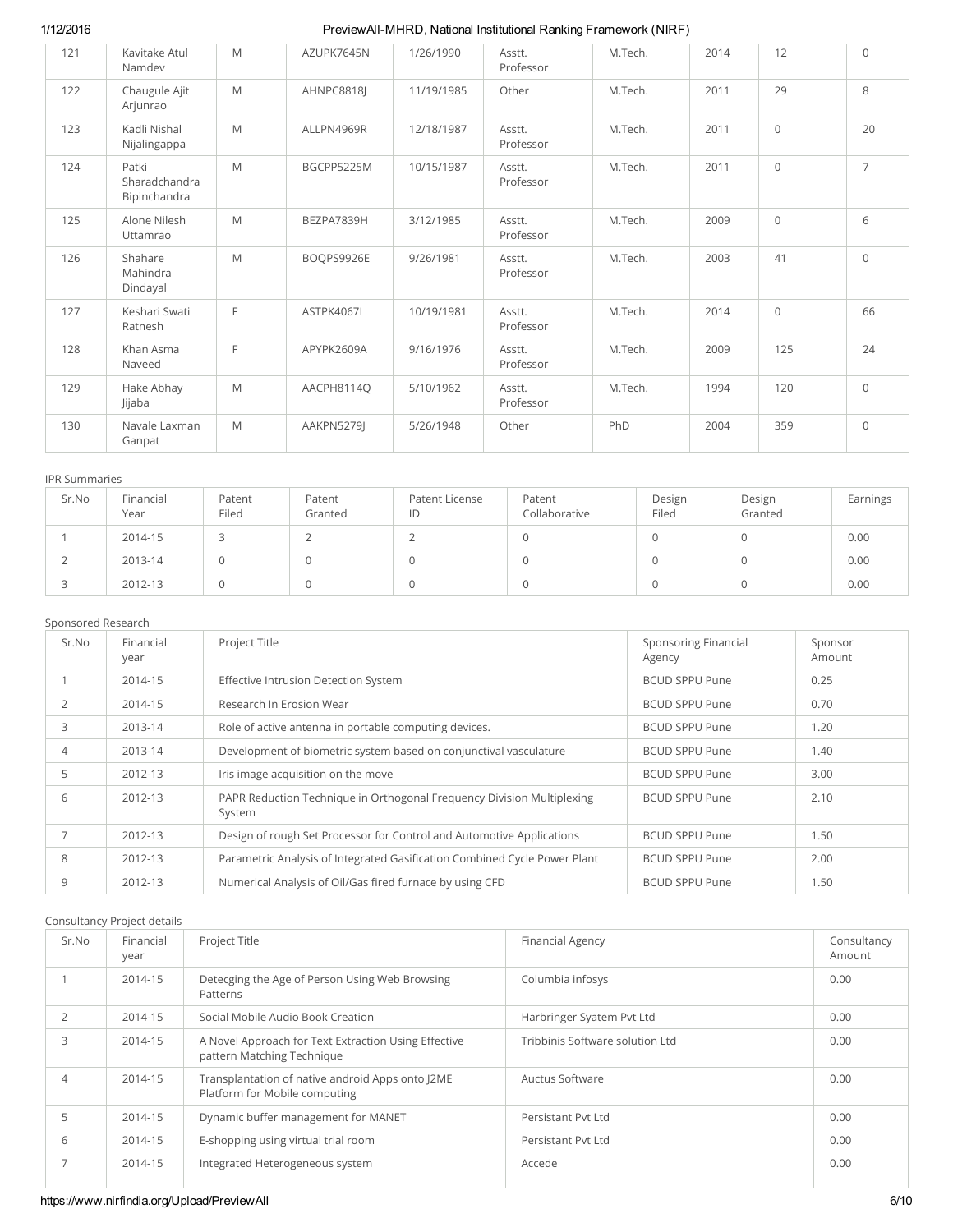| 8  | 2014-15 | Establish wireless connectivity between different<br>locations of client using data card.       | <b>NeSecure Networks</b>                                                                 | 0.00 |
|----|---------|-------------------------------------------------------------------------------------------------|------------------------------------------------------------------------------------------|------|
| 9  | 2014-15 | Implementating LAN security using check point firewall                                          | Proactive IT Services Pvt. Ltd.                                                          | 0.00 |
| 10 | 2014-15 | Wireless Solar Radiation meter with data logger based<br>on Zigbee Comm.                        | <b>Vitronics Control</b>                                                                 | 0.00 |
| 11 | 2014-15 | Prototype of Automated sealing and filling machine                                              | <b>Intregrated Electronics</b>                                                           | 0.00 |
| 12 | 2014-15 | General purpose advanced data collection and<br>processing system with remote monitoring        | SGP Consultancy Pvt. Ltd.                                                                | 0.00 |
| 13 | 2014-15 | Automatic test equipment for electronic module of<br>fuzes.                                     | <b>ARDE</b>                                                                              | 0.00 |
| 14 | 2014-15 | Security Implementation on board based Network.                                                 | Eaglet                                                                                   | 0.00 |
| 15 | 2014-15 | Medicine transportation using GSM enabled VAN.                                                  | Smart-I                                                                                  | 0.00 |
| 16 | 2014-15 | PLC based Hearth Roller Furnace.                                                                | Yashshree Pvt. Ltd.                                                                      | 0.00 |
| 17 | 2014-15 | Automation of Primary Effluent treatment plant in<br>chemical industry.                         | Vinati Organics Pvt. Ltd.                                                                | 0.00 |
| 18 | 2014-15 | PLC replacement of SEIKO SEIKOID Grinding m/c in PT<br>section.                                 | Cummins Ind. Pvt. Ltd.                                                                   | 0.00 |
| 19 | 2014-15 | Automation of Bush press machine using PLC based<br>system.                                     | Cummins Ind. Pvt. Ltd.                                                                   | 0.00 |
| 20 | 2014-15 | Infra Red Remote control management system using<br>cubie board.                                | Eaglet                                                                                   | 0.00 |
| 21 | 2014-15 | Call centre implementation using CUCM                                                           | Industry based                                                                           | 0.00 |
| 22 | 2014-15 | Data Acquisition system for Vibration Measurement<br>Equipment in real time with Motor Control. | NI Lab MESCOE                                                                            | 0.00 |
| 23 | 2014-15 | Different Location Comm. Through WAN, RF with BGP<br>and OSPF                                   | Industry based                                                                           | 0.00 |
| 24 | 2014-15 | Voice Comm. Between different offices through IP<br>telephony                                   | Industry based                                                                           | 0.00 |
| 25 | 2014-15 | Intelligent Combat robot.                                                                       | NI Lab MESCOE                                                                            | 0.00 |
| 26 | 2014-15 | Farm Automation using NI labview.                                                               | NI Lab MESCOE                                                                            | 0.00 |
| 27 | 2014-15 | Steam Engineering Centre: Boiler Test Rig                                                       | Nutan Maharashtra Institute of Engineering Talegaon<br>conducted on 01/10/2014           | 0.15 |
| 28 | 2014-15 | Steam Engineering Centre: Boiler Test Rig                                                       | G.S. Moze College of Engineering Balewadi Pune<br>conducted on 20/03/2015 and 25/03/2015 | 0.30 |
| 29 | 2014-15 | Steam Engineering Centre: Boiler Test Rig                                                       | PDEA`S College of Engineering Manjari Pune<br>conducted on 04/10/2014                    | 0.15 |
| 30 | 2014-15 | Automobile Design and CAD Development                                                           | ZEST Engineering Services and Technology, Pune<br>conducted on 20/9/2014 to 21/3/2015    | 1.25 |
| 31 | 2014-15 | Cycle Time reduction and Assembly                                                               | Exide Industries Ltd.                                                                    | 0.00 |
| 32 | 2014-15 | Process Capability Improvement of Bore Grinding<br>Machine                                      | <b>SKF Bearing</b>                                                                       | 0.00 |
| 33 | 2014-15 | Design of Heat Exchanger Over Heat Recovery from<br>Dearator                                    | Thermax India Pyt.Ltd.                                                                   | 0.00 |
| 34 | 2014-15 | Acoustic Analysis of Silencer of Exhaust Gas Analyser                                           | Kirloskar Oil Engines Ltd.                                                               | 0.00 |
| 35 | 2014-15 | Waste Heat Recovery System for Textile Industries.                                              | Forbes Marhshall                                                                         | 0.00 |
| 36 | 2014-15 | Design and Development of Hydraulic SPM For Gland<br>Testing.                                   | Eagle Burgmann Pvt.Ltd, Hadapsar                                                         | 0.00 |
| 37 | 2014-15 | Vibration Reduction in Production of Deep Groov Ball<br>Bearing.                                | <b>SKF Bearing</b>                                                                       | 0.00 |
| 38 | 2014-15 | Development of Active Material for Fabrication of Li-Ion<br>Battery.                            | C-MET                                                                                    | 0.00 |
| 39 | 2014-15 | Improvement in First Pass Yeild xce 145 steering control<br>Unit.                               | Eton Fluid Power India                                                                   | 0.00 |
| 40 | 2014-15 | Experimental Analysis of Weld Joint Strength by MIG<br>Welding.                                 | Gomati Engineers, Bhosari                                                                | 0.00 |
| 41 | 2014-15 | Lean Manufacturing Techniques                                                                   | Atlas Copco India Pvt. Ltd                                                               | 0.00 |
| 42 | 2014-15 | To Improve the Flow rate inspection accuracy of pilot jet.                                      | Keihin Fie Pvt. Ltd.                                                                     | 0.00 |

https://www.nirfindia.org/Upload/PreviewAll 7/10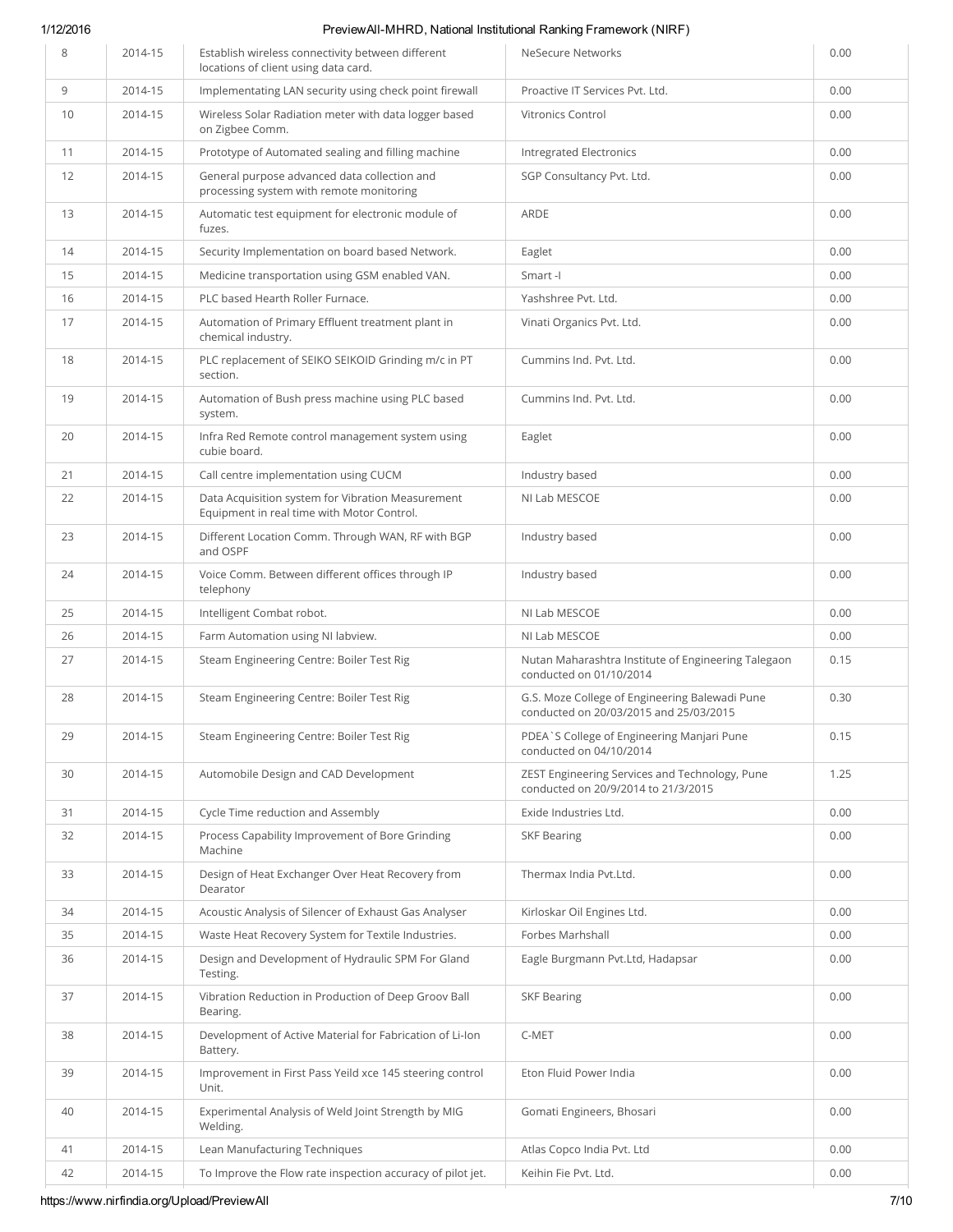| 43 | 2013-14 | Smart meter data analytics using Hadoop                                                 | Zcon Solution                                 | 0.00 |
|----|---------|-----------------------------------------------------------------------------------------|-----------------------------------------------|------|
| 44 | 2013-14 | A cost effictive multistorage technique for private cloud                               | Brain power software                          | 0.00 |
| 45 | 2013-14 | safeguarding user and information integrity proof in<br>cloud repository                | Tribbinis Software solution Ltd               | 0.00 |
| 46 | 2013-14 | ERP system using virtualization                                                         | Persistant Pvt Ltd                            | 0.00 |
| 47 | 2013-14 | Optimizing sequence Alignment using Hadoop                                              | Tech protocol Pvt Ltd                         | 0.00 |
| 48 | 2013-14 | Network buddy WLAN monitoring                                                           | Indrajeet system Pvt Ltd                      | 0.00 |
| 49 | 2013-14 | <b>Carbon Accounting</b>                                                                | Greenova corporation Pvt Ltd                  | 0.00 |
| 50 | 2013-14 | Graphical represenation of library data using data<br>Analytics                         | GS creative design                            | 0.00 |
| 51 | 2013-14 | Mimicry Engine using Kinect                                                             | <b>Touch Magic</b>                            | 0.00 |
| 52 | 2013-14 | Multimedia Keyword spotting using training and<br>Templete based algorithm              | Persistant Pvt Ltd                            | 0.00 |
| 53 | 2013-14 | Triggering automated download on all devices on local<br>area network                   | Persistant Pvt Ltd                            | 0.00 |
| 54 | 2013-14 | suburban railway ticketing                                                              | Persistant Pvt Ltd                            | 0.00 |
| 55 | 2013-14 | Earth station data repository management system                                         | Government of India Indian Metrological Dept. | 0.00 |
| 56 | 2013-14 | Cloud based supply chain management using RFID                                          | Persistant Pvt Ltd                            | 0.00 |
| 57 | 2013-14 | PLC based Control System for Auto Transformer in<br>Cathode Electro Deposition (CED)    | Prizm Automation, Bhosari                     | 0.00 |
| 58 | 2013-14 | Implementation of M-sequence in GPR                                                     | Kalyani Forge                                 | 0.00 |
| 59 | 2013-14 | Pattern Recognition and machine learning of Arterial<br>pulse signal                    | <b>NCL</b>                                    | 0.00 |
| 60 | 2013-14 | ANSYS                                                                                   | <b>IFS Academy</b>                            | 0.54 |
| 61 | 2013-14 | <b>CFD</b>                                                                              | Green-Triz                                    | 0.45 |
| 62 | 2013-14 | Weight Reduction of turn barrel steering gear piston.                                   | <b>ZF Steering</b>                            | 0.00 |
| 63 | 2013-14 | Automatic extraction of CAD Model from Bazier Curve<br>using Reverse Engineering.       | Thermax India Pvt.Ltd.                        | 0.00 |
| 64 | 2013-14 | Frame Strength and Durability                                                           | Mahindra and Mahindra                         | 0.00 |
| 65 | 2013-14 | Investigation of Material properties for corrosion of plate<br>type of Heat Exchanger   | Tranter India Pyt. Ltd.                       | 0.00 |
| 66 | 2013-14 | Design optimization of steering gear.                                                   | ZF India                                      | 0.00 |
| 67 | 2013-14 | Design and Optimization of Coolent nozzel of Machine<br>SSA-130                         | <b>SKF Bearing</b>                            | 0.00 |
| 68 | 2013-14 | Elimination of Buzz squeate and rattle(BSR) issues<br>related to body in white (BIW)    | <b>Tata Motors</b>                            | 0.00 |
| 69 | 2013-14 | Design analysis fabrication of nine meter hydraulic lift<br>for radia telescope repairs | <b>TIFR</b>                                   | 0.00 |
| 70 | 2013-14 | <b>Material Handling Automation</b>                                                     | Tolia Carbide Pvt.Ltd.                        | 0.00 |
| 71 | 2013-14 | Process Parameter improvement of centreless grinding<br>machine.                        | Americal Axle Manufacturer                    | 0.00 |
| 72 | 2013-14 | Structural Design of Aircooled chillers                                                 | <b>SKF Bearing</b>                            | 0.00 |
| 73 | 2013-14 | Optimization of noise level for Diesel Genset                                           | Maya Engineering                              | 0.00 |
| 74 | 2013-14 | Structural Design of Aircooled chillers                                                 | Kirloskar Chillers Pvt. Ltd.                  | 0.00 |
| 75 | 2013-14 | Modification and Analysis of Screw feeder.                                              | Thermax India Pvt.Ltd.                        | 0.00 |
| 76 | 2013-14 | Design, Analysis and Manufacturing of tools and tackles<br>for material handling.       | Cummins                                       | 0.00 |
| 77 | 2012-13 | Advanced Unmanned Aerial Vehical                                                        | MESCOE R and D Dept.                          | 0.00 |
| 78 | 2012-13 | Digital data security using AES algorithm                                               | Splashgain technology solution                | 0.00 |
| 79 | 2012-13 | Electronic rickshaw console                                                             | Sansui Electronics Pvt. Ltd.                  | 0.00 |
| 80 | 2012-13 | Design of 3 phase inverter using Driving Circuitary.                                    | Lawkm motors, shirwal                         | 0.00 |
| 81 | 2012-13 | Die cast defect analysis by simulation.                                                 | <b>MINDA</b>                                  | 0.00 |
| 82 | 2012-13 | Automation in Material handling and Robotics.                                           | Tata Motors Ltd.                              | 0.00 |
|    |         |                                                                                         |                                               |      |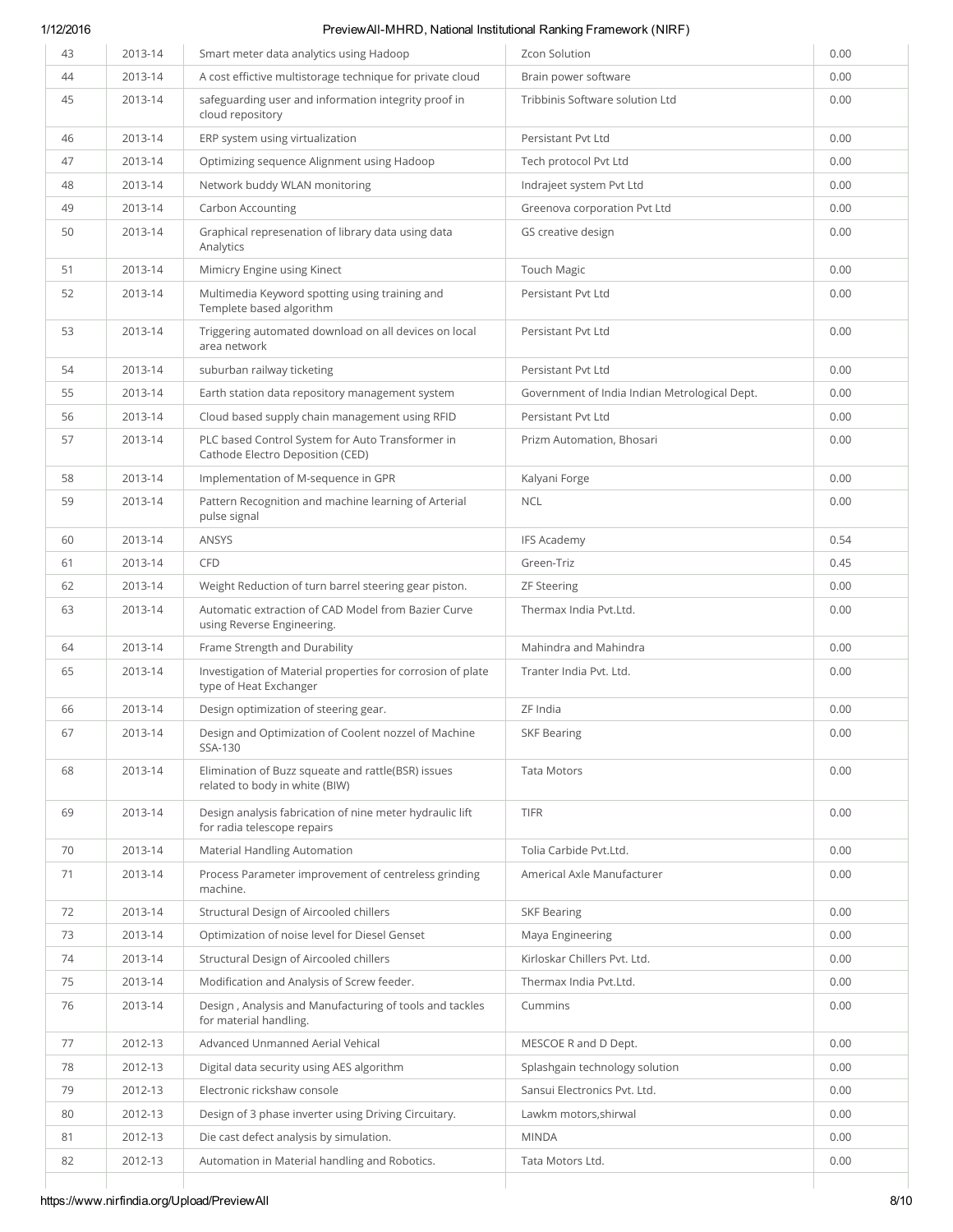| 83 | 2012-13 | Numerical Analysis of Oil/Gas fired furnace by using CFD              | Reliable Technical Services, BCUD SSPU Pune               | .50  |
|----|---------|-----------------------------------------------------------------------|-----------------------------------------------------------|------|
| 84 | 2012-13 | Design and Development of control valve for bioler                    | Microdynamics Bhosari Pune                                | 0.00 |
| 85 | 2012-13 | Design a joint capable of Impact force 3 Degree of<br>Freedom         | DRDO Pune                                                 | 0.00 |
| 86 | 2012-13 | Design of Reversible Mixer Used for Concrete Mixing and<br>Seperation | Deccan Constructions Equipments and Machinery Pvt<br>Ltd. | 0.00 |
| 87 | 2012-13 | Four Phase development of 8 Inch ball valve.                          | Intervalve (India) Pvt Ltd Ponawala Grp.                  | 0.00 |
| 88 | 2012-13 | Design and Analysis of AEU Type of heat Exchanger                     | Alfa Laval Pune                                           | 0.00 |

### Continuing Education Program details

| Sr.No | Financial year | Program Name                                           | Participants | Days |
|-------|----------------|--------------------------------------------------------|--------------|------|
|       | 2014-15        | <b>Information Security</b>                            | 40           | 60   |
| 2     | 2014-15        | Introductory Programming Language                      | 20           | 180  |
| 3     | 2014-15        | Network Security                                       | 17           | 180  |
| 4     | 2014-15        | Entrepreneurship Development Program for students - 01 | 12           | 27   |
| 5     | 2014-15        | Entrepreneurship Development Program for students - 02 | 30           | 25   |
| 6     | 2014-15        | <b>Basic linux</b>                                     | 29           | 90   |
| 7     | 2014-15        | <b>Advanced Linux</b>                                  | 29           | 60   |
| 8     | 2014-15        | CDAC/RTOS                                              | 61           | 7    |
| 9     | 2014-15        | CDAC/EOS                                               | 61           | 8    |
| 10    | 2014-15        | <b>CDAC/Kernel Programming and Device Drivers</b>      | 61           | 29   |
| 11    | 2014-15        | <b>CCNA</b>                                            | 37           | 26   |
| 12    | 2014-15        | CCNP                                                   | 31           | 33   |
| 13    | 2014-15        | Automotive design and CAD Development                  | 18           | 20   |
| 14    | 2013-14        | Entrepreneurship Development Program for staff         | 20           | 13   |
| 15    | 2013-14        | Catia V6 Foundation course                             | 24           | 20   |
| 16    | 2012-13        | Core Java                                              | 20           | 60   |

### Facility Summary Details

| Sr.No | Financial<br>year | Library<br>Physical | Library<br>Resource | Lab<br>Equipment | Lab<br>safety | Sports<br>outdoor | Sports<br>indoor | Sports<br>Exp<br>Amount | EC Exp<br>Amount | Women<br>Member | ZD<br>Library |
|-------|-------------------|---------------------|---------------------|------------------|---------------|-------------------|------------------|-------------------------|------------------|-----------------|---------------|
|       | 2014-15           | 18.92               | 13.55               | 144.73           | 7.93          | 19438.00          | 466.00           | 3.75                    | 4.57             |                 |               |
|       | 2013-14           | 15.47               | 11.06               | 90.07            | 13.37         | 19438.00          | 466.00           | 7.20                    | 4.32             |                 |               |
|       | 2012-13           | 14.07               | 9.24                | 75.58            | 17.85         | 19438.00          | 466.00           | 4.18                    | 1.88             |                 |               |

### Physical Facilities

| Ramp facility | Lifts facility | Physical transport | Special toilet             | Special lab | Special facility |
|---------------|----------------|--------------------|----------------------------|-------------|------------------|
| More than 50% | More than 50%  | Yes                | In more than 50% buildings | .No         | No               |

### Student Summaries

| Sr.No          | Academic<br>year | Program<br>Level | Approved<br>intake | 1st<br>Within<br>state | 1st<br>Out<br>state | 1st<br>Outside<br>country | 2nd<br>Within<br>state | 2nd<br>Out<br>state      | 2nd<br>Outside<br>country | Male                | Female       | Total<br>Stude |
|----------------|------------------|------------------|--------------------|------------------------|---------------------|---------------------------|------------------------|--------------------------|---------------------------|---------------------|--------------|----------------|
|                | 2014-15          | UG               | 518                | 373                    | 18                  | $\circ$                   | 127                    | $\mathsf{O}$             | $\mathbf 0$               | 1146                | 603          | 1749           |
| $\overline{2}$ | 2014-15          | PG               | 72                 | 50                     | $\overline{ }$      | $\mathbf 0$               | $\sim$ $-$             | $\sim$ $-$               | $\overline{\phantom{m}}$  | 47                  | 49           | 96             |
| 3              | 2014-15          | PG-Int           | $\mathsf O$        | $\mathbf 0$            | $\mathbf{0}$        | $\mathbf 0$               | $\sim$ $-$             | $\hspace{0.05cm} \ldots$ | $\overline{\phantom{m}}$  | $\mathsf{O}\xspace$ | $\mathbf{0}$ | $\mathbf{0}$   |
| 4              | 2014-15          | Ph.D.            | $\mathsf O$        | 0                      | $\mathsf O$         | $\circ$                   | $\sim$ $-$             | $\sim$ $-$               | $\overline{\phantom{m}}$  | $\mathsf O$         | $\mathbf 0$  | $\circ$        |
| 5              | 2013-14          | UG               | 499                | 408                    | 14                  | $\mathbf 0$               | 77                     | $\circ$                  | $\mathbf{0}$              | 1050                | 552          | 1602           |
| 6              | 2013-14          | PG               | 48                 | 46                     | $\circ$             | $\circ$                   | $\sim$ $-$             | $\hspace{0.05cm} \ldots$ | $\sim$ $\sim$             | 27                  | 19           | 46             |
| $\overline{7}$ | 2013-14          | PG-Int           | $\mathsf O$        | $\circ$                | $\circ$             | $\mathbf 0$               | $\sim$ $-$             | $\sim$ $-$               | $\overline{\phantom{m}}$  | $\mathbf 0$         | $\mathbf 0$  | $\Omega$       |
| 8              | 2013-14          | Ph.D.            | $\mathsf O$        | $\circ$                | $\mathbf 0$         | $\mathbf 0$               | $\sim$ $-$             | $\hspace{0.05cm} \ldots$ | $\sim$ $-$                | $\mathsf O$         | $\mathbf 0$  | $\mathbf{0}$   |
| 9              | 2012-13          | UG               | 514                | 356                    | 20                  | $\mathbf 0$               | 138                    | $\mathsf O$              | $\mathbf 0$               | 831                 | 443          | 1274           |

## https://www.nirfindia.org/Upload/PreviewAll 9/10